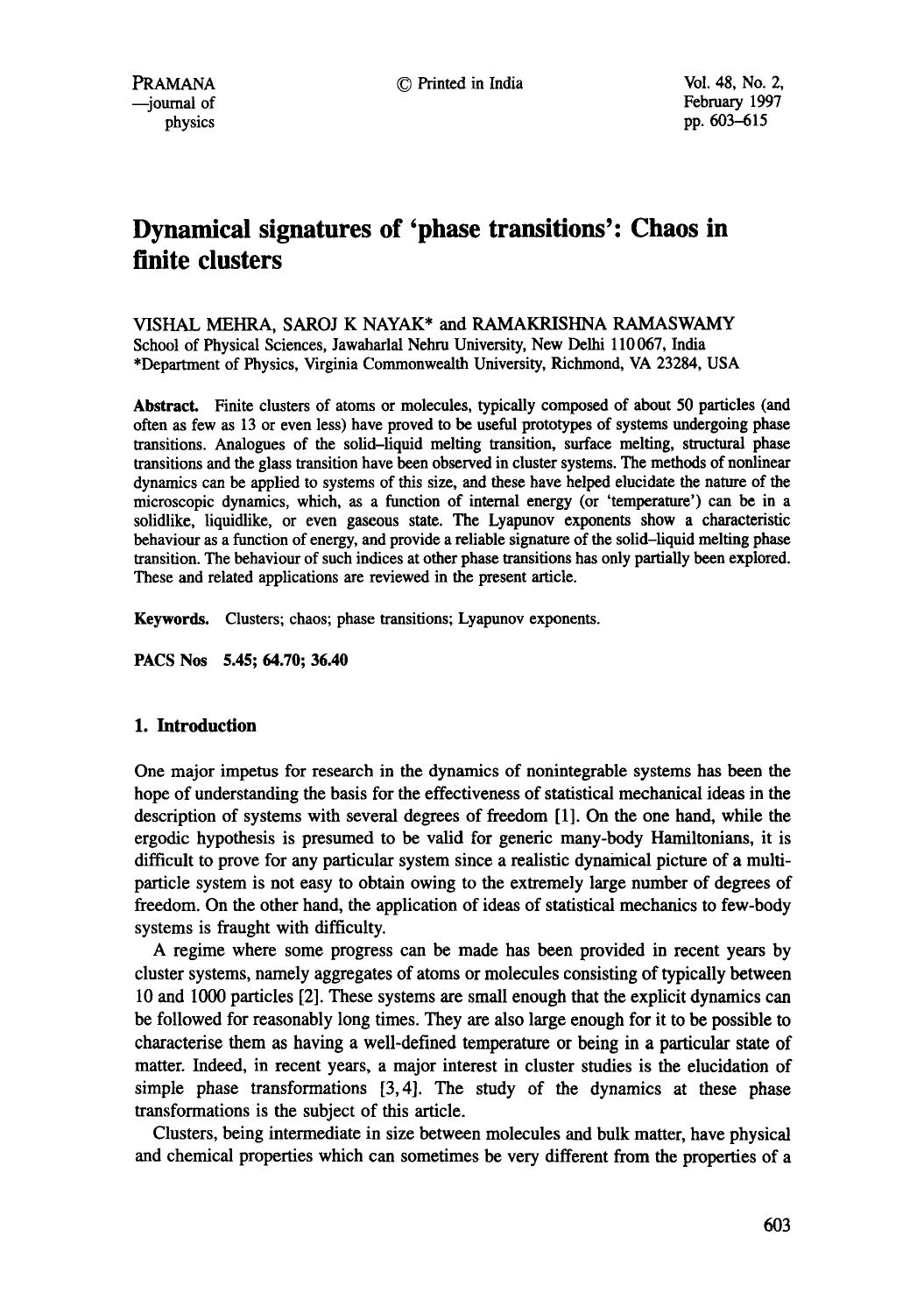bulk sample of the same material. Technological interest in clusters thus obtains from the practical possibility of engineering materials with desired physical characteristics [2, 5, 7, 8].

Theoretical studies of the dynamics of cluster systems are usually carried out using classical molecular dynamics (CMD) techniques. The connection between the microscopic dynamics and thermodynamics or statistical mechanics can be explored in some detail by studying clusters of increasing size or varying other parameters of the system such as particle mass or the interaction potential. These studies also play an important role in clarifying the spread of ergodic behavior in many-body systems.

In the context of nonlinear studies, finite clusters are important as they provide useful examples of micro- and mesoscopic systems where the methods of nonlinear dynamics (which were essentially developed with low-dimensional systems in mind) can find application. For a  $N$ -particle cluster, the number of freedoms is  $3N$ , which is quite large for even the smallest ( $N \approx 7$ ) systems studied in this context. Given the highly nonlinear nature of the interparticle interaction, the motion is unlikely to be globally regular at finite temperatures. Thus, chaotic dynamics may provide the basic mechanism for inducing statistical behavior in cluster systems by facilitating the rapid mixing among modes and consequent redistribution of vibrational energy. In general, stochastic trajectories are presumed to be the main cause for giving rise to statistical behavior, when the ergodic hypothesis, namely that the time averages are identical to the phase space averages, is expected to hold. This statistical description is manifest in the measured values and the distributions of different quantities [9-11].

With regard to simple phase transitions, it is now well-established that although the numbers of atoms or molecules present is small compared to bulk material ( $\sim 10^{23}$ ), clusters can exhibit structural isomerization [12-15] and related phenomena. Small clusters go from a solid-like phase to a liquid-like phase as the temperature or total internal energy is increased [16]. In bulk matter, the temperature at which the solid melts,  $T_m$ , is same as the temperature at which the corresponding liquid freezes,  $T_f$ . However,  $T_m$  and  $T_f$  can be different in finite clusters [17], when there can be dynamical coexistence [18, 19] of both of these phases in the intermediate temperature regime (between  $T_f$  and  $T_m$ ) when clusters start melting. This phenomenon is distinct from the phase change in bulk matter, and has been experimentally verified; extensive molecular dynamics and Monte Carlo simulations [16] also support this picture. Cluster systems can show yet another form of coexistence in surface melting where atoms in the cluster core are at a lower effective temperature and are in a solid state, while atoms on the surface are in a liquid-like state and show much greater diffusivity [13, 20]. At temperatures below the melting transitions, there can also be structural phase transitions [21]. In addition, the so-called glass transition can also be mimicked by cluster systems [22].

The methods and techniques of nonlinear dynamics of relevance to the study of atomic clusters are reviewed in this article. These include the computation of Lyapunov exponents, in particular the largest (maximal) one which has been found to be a reliable phase-space indicator of cluster phase change, the Kolmogorov (K-) entropy, short time distributions of local K-entropy and Lyapunov exponents and Lyapunov spectra. These prove invaluable in understanding phase transitions since there are few available reliable measures for exploring the process of phase change in finite systems.

*Pramana - J. Phys.,* **Vol. 48, No. 2, February 1997 (Part H) Special issue on "Nonlinearity & Chaos in the Physical Sciences"** 

604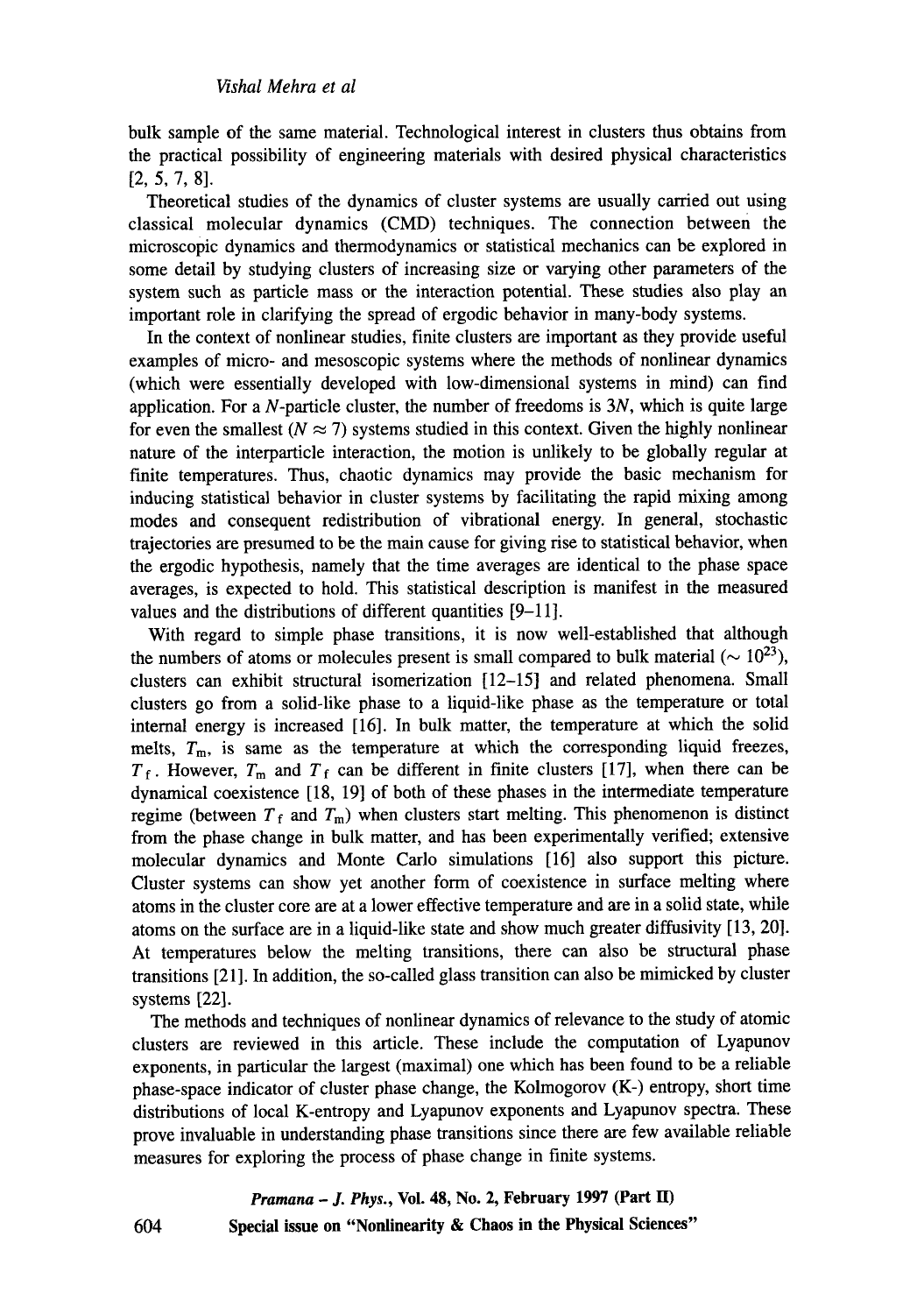In the next section we briefly describe the classical methodology of cluster simulations, and define the Lyapunov exponents and the K-entropy. We then discuss the connection between phase transformations (solid-to-liquid) and the maximal Lyapunov exponent (MLE). This is followed by a review of some of the other techniques that have been applied in cluster dynamical studies. We conclude in § 5 with a summary.

#### **2. Cluster dynamics, Lyapunov exponents and the Kolmogorov entropy**

The simulation of clusters is usually performed through Monte Carlo (MC) methods, or through molecular dynamics (MD) [23], namely the integration of the relevant Hamilton's or Newton's equations of motion. MD simulations can be carried out either at constant energy, when the microcanonical ensemble obtains, or at constant temperature, with the use of thermostats, in which case the canonical ensemble results. For dynamical studies the most relevant are the MD methods although some progress is being made in the extraction of dynamical information from equilibrium MC simulations [24].

Details of the molecular dynamics simulations of N-particle systems have been extensively documented [23], and the computational methodology of integrating Newton's equation of motion has been developed in considerable detail. Since a cluster is an isolated group of particles, the boundary conditions are simpler to incorporate than in bulk or liquid-state simulations. The interaction between particles is normally taken to be composed of pair-potentials, so that the total potential energy  $\mathcal V$  for a configuration  $\mathbf{R} \equiv r_1, r_2, \ldots, r_N$  is

$$
\mathcal{V}(\mathcal{R}) = \sum_{i < j}^{N} V(r_{ij}) \tag{1}
$$

where  $r_i$  is the position of the i th particle and  $r_{ij} \equiv |r_i - r_j|$  is the distance between particles *i* and *j*. The pair-potential  $V(r)$  is usually taken to be of a simple analytic form, such as the Lennard-Jones (for rare-gas systems), Yukawa (for nuclear systems) or Gupta (for metallic clusters)  $[25-28]$ . The total potential energy,  $\mathcal{V}$ , is an extremely complicated function of the configuration R. Finding the ground state, namely the global minimum, is a tricky problem, although for small enough clusters, this and the lowest few local minima (corresponding to isomers) can be located by several techniques.

The dynamics follows Newton's equations, which are  $(m_i$  is the mass of the *i*th particle)

$$
m_i \ddot{\mathbf{r}}_i = -\frac{\partial \mathcal{V}}{\partial \mathbf{r}_i} \quad i = 1, 2, \dots, N \tag{2}
$$

The total energy, namely the Hamiltonian  $\mathcal{H} = \mathcal{T} + \mathcal{V}$ , where  $\mathcal{T} = \sum \frac{1}{2} m_i \dot{r}_i^2$ , is conserved, as are all the components of the total momentum and the angular momentum, giving a total of 7 constants of the motion. At any given total energy, the 'temperature' of the cluster is defined through the average kinetic energy as

$$
T = \frac{2\langle T \rangle}{(3N - 6)k_{\text{b}}}
$$
\n
$$
\tag{3}
$$

*Pramana - J. Phys.,* **Vol. 48, No. 2, February 1997 (Part 11) Special issue on "Nonlinearity & Chaos in the Physical Sciences"** 605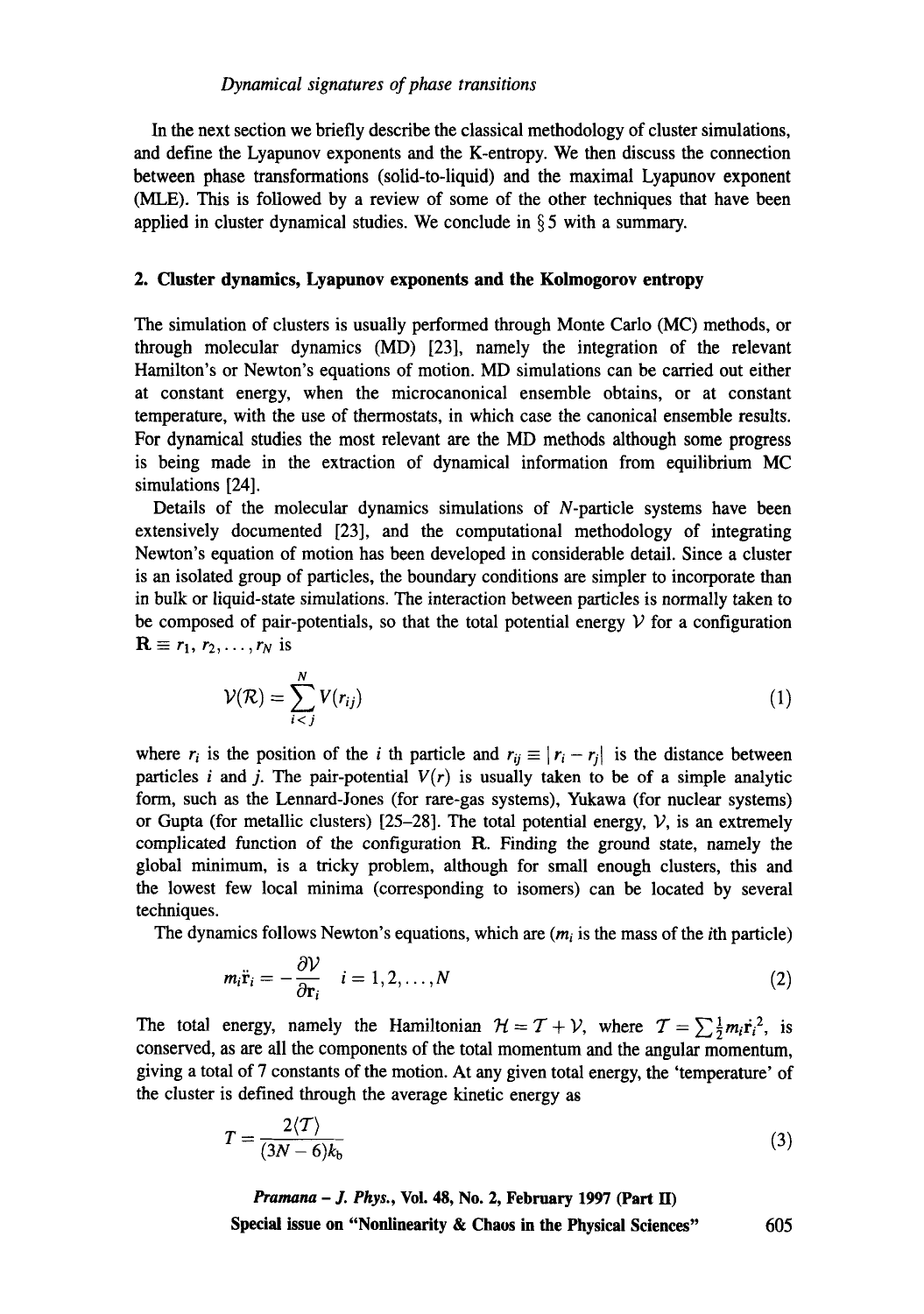## *Vishal Mehra et al*

 $k_b$  being the Boltzmann constant and  $\langle \ \rangle$  denoting an average over the entire trajectory.

The spectrum of Lyapunov exponents of a given dynamical system characterizes the dynamical instability of the orbits. An N-freedom hamiltonian system has 2N Lyapunov exponents,  $\lambda_1, \ldots, \lambda_{2N}$  which are defined by the eigenvalue spectrum of the squared Jacobi matrix [29]

$$
J(t) = \frac{\partial (\mathbf{p}(t), \mathbf{r}(t))}{\partial (\mathbf{p}(0), \mathbf{r}(0))},
$$
  
\n
$$
(\mathbf{p}_i \equiv m\dot{\mathbf{r}}_i \text{ and } \mathbf{p} \equiv \mathbf{p}_1 \cdots \mathbf{p}_N)
$$
\n(4)

in the asymptotic limit i.e.,

$$
\{e^{2\lambda_1\tau}, \dots, e^{2\lambda_{2N}\tau}\} = \text{eigenvalue spectrum of } J^T(\tau)J(\tau) \text{ as } \tau \to \infty \tag{5}
$$

Therefore, for a N-particle system in three dimensions there are 6N Lyapunov exponents, which come in matching positive-negative pairs as a consequence of Liouville's theorem [30]. They are independent of initial condition  $(\mathbf{r}(0), \mathbf{p}(0))$  for ergodic Hamiltonians, and further, if there are L independent constants of motion then 2L of the exponents vanish. Hence for a cluster system of N particles there will be  $3N-7$  positive Lyapunov exponents. From Pesin's theorem [31] the sum of these equals the Kolmogorov entropy, which measures the rate of loss of information in a chaotic system. Standard techniques to compute the entire spectrum of Lyapunov exponents have been devised, and these can be further simplified to get only the largest one, the MLE [32, 33]. If the distance between two trajectories at time  $t = 0$  is  $d(0)$ , and the distance at time t is  $d(t)$ , then

$$
\lambda_1 = \lim_{t \to \infty} \lim_{d(0) \to 0} \frac{1}{t} \log \frac{d(t)}{d(0)} \tag{6}
$$

The actual computation of the MLE uses the above definition, but calculates the rate of increase of distance in tangent space [32].

#### **3. Phase transitions and Lyapunov exponents**

The behaviour of the MLE at a phase transition was first studied by Butera and Caravati [34] who simulated the planar 0(2) Heisenberg model of interacting planar rotors on a lattice in 2d as a function of temperature. They noted that the MLE had a distinct bend or 'knee' at the temperature of the Kosterlitz-Thouless transition.

In subsequent studies, Posch and Hoover [35] studied Lyapunov spectra for monoatomic system in two and three spatial dimensions, both solid and liquid states using a repulisive potential. Their results show that the partial spectrum of positive Lyapunov exponents,  $\lambda_n$ , are well approximated by a power law  $\lambda_n = \alpha n^{\beta}$  with  $\beta \approx \frac{1}{3}$  for solid-like states and  $\beta \approx 1$  for the liquidlike states. Hinde *et al* [36] examined the entire Lyapunov exponent spectra in 7 atom rare-gas cluster and observed the linear dependence of  $\lambda_n$  with distinct slopes in solidlike and liquidlike states.

The idea that the MLE could be an indicator of phase changes was further investigated by Nayak *et al* [37], who examined the melting of rare-gas clusters by using classical molecular dynamics techniques. Simulations of atomic clusters, using the Lennard-Jones

> *Pramana - J. Phys.,* **Vol. 48, No. 2, February 1997 (Part H) Special issue on "Nonlinearity & Chaos in the Physical Sciences"**

606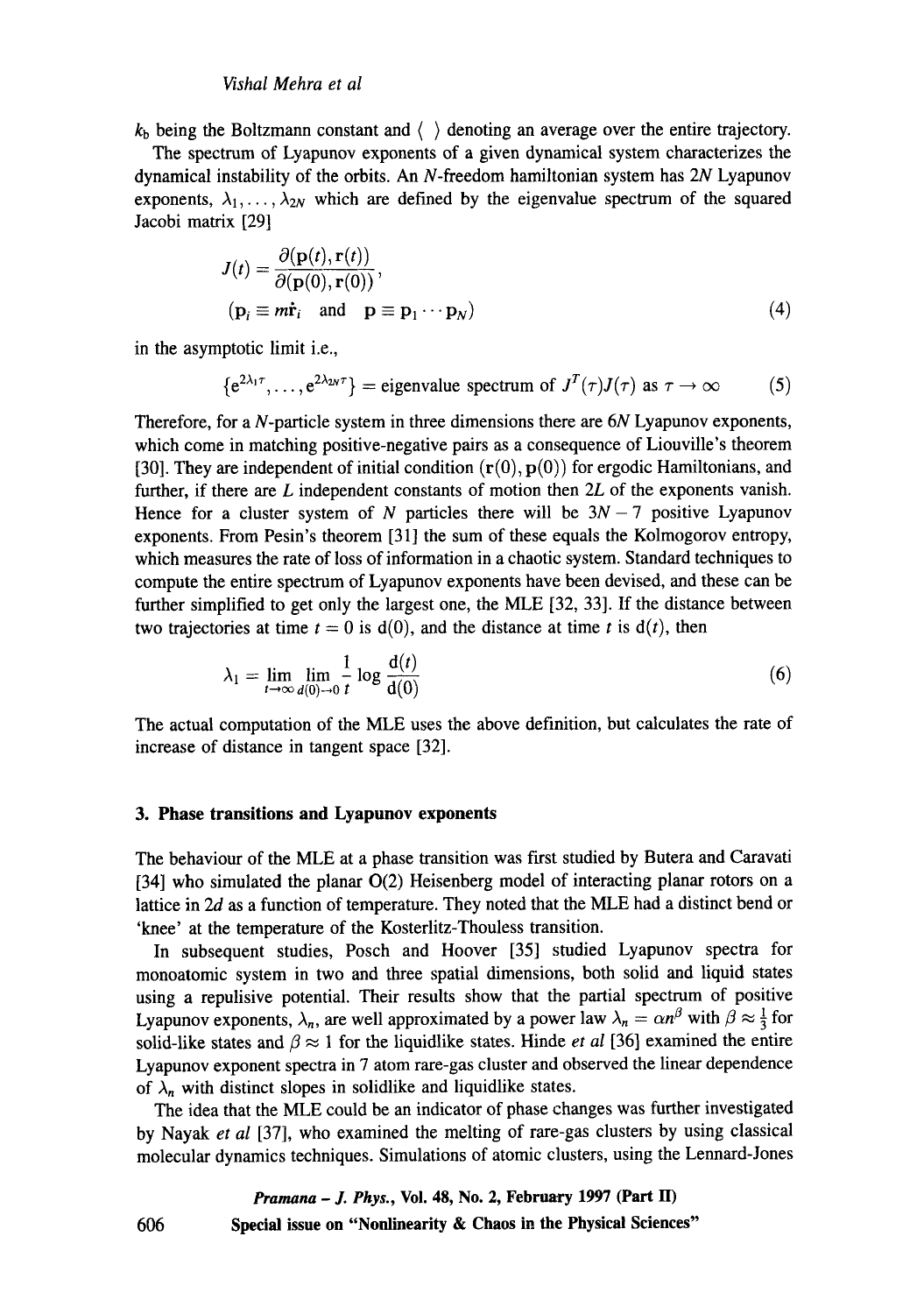pair potential for cluster sizes of 7, 13 and 55 showed that the MLE has a characteristic dependence at the temperature of the solid-liquid melting transition.

Studies of finite clusters have explored this transition for several years, and the usual manner in which melting is detected is by computing the Lindemann index, namely the average rms fluctuation of the atoms about their equilibrium positions,

$$
\delta = \frac{2}{N(N-1)} \sum_{i < j} \frac{\sqrt{\langle r_{ij}^2 \rangle - \langle r_{ij} \rangle^2}}{r_{ij}},\tag{7}
$$

*i* indexing the various atoms,  $r_{ij}$  the interparticle distances and  $\langle \rangle$  implying an average over a MD trajectory. The Lindemann criterion [38, 39] for bulk melting is that  $\delta$  is larger than 0.1, and has its origin in empirical observations on the characteristic distances between atoms, as estimated from the amplitude of vibrations, which is greater in the liquid state as compared to the solid. This criterion is used even for the study of small systems and is known to correlate well with other indicators of melting such as diffusivity.

A striking result of the dynamical studies [37] was that the change in the largest Lyapunov exponent occurs at the same total energy when  $\delta \approx 0.1$ , namely, when the Lindemann criterion for melting was satisfied. At melting, the cluster goes from fairly rigid to nonrigid configurations, and is hence able to access a larger volume of the phase space. As a result, larger nonlinearities become important and the motion becomes globally chaotic. Thus the MLE, which is either zero (or small) for energies below the transition temperature, increases significantly at the transition (figure 1). For clusters such as  $Ar<sub>13</sub>$ , the change in the MLE at the melting transition is large, whereas in smaller clusters such as Ar7, there is only a discontinuity in the slope as the energy increases. In even smaller clusters such as Ar3, the MLE increases uniformly with temperature, and there is no explicit signature of a phase transition  $(A_{T_7})$  is the smallest cluster that can be considered to show any evidence of a change in "phase" with temperature [40]). Comparison with previously published results [18, 41, 42] for various cluster sizes shows that the behaviour of the MLE with energy or temperature closely parallels the behaviour of the Lindemann index.

The magnitude of the MLE may be correlated with the volume of phase space available to the system, which also increases significantly at a phase transition. Such increase of phase-space volume apparently accelerates the divergence of nearby trajectories, and this appears to be a generic feature of nonlinear systems. Since the sum of positive Lyapunov exponents is the Kolmogorov entropy, it is not surprising that the MLE should reflect the large increase in entropy at a phase transition. This connection has been explored to some extent-see e.g. refs. [34, 40, 43]. One also therefore expects that the energy density of states should increase sharply at approximately the energy at which the isoergic MD simulations show a sharp rise in the Lyapunov exponent. This has indeed been noted earlier [44], as an increase in the configurational density of states in the cluster solidliquid coexistence regime, which in turn is reflected in a bimodal character of PE distributions obtained from canonical Monte Carlo simulations for the phase coexistence temperatures. (The density of states can be constructed from constant temperature canonical ensemble simulations using multiple histogram method; see [37] for details.) Although the discussion above is in terms of the internal energy of the clusters, similar

> *Pramana - J. Phys.,* **Vol. 48, No. 2, February 1997 (Part II) Special issue on "Nonlinearity & Chaos in the Physical Sciences"** 607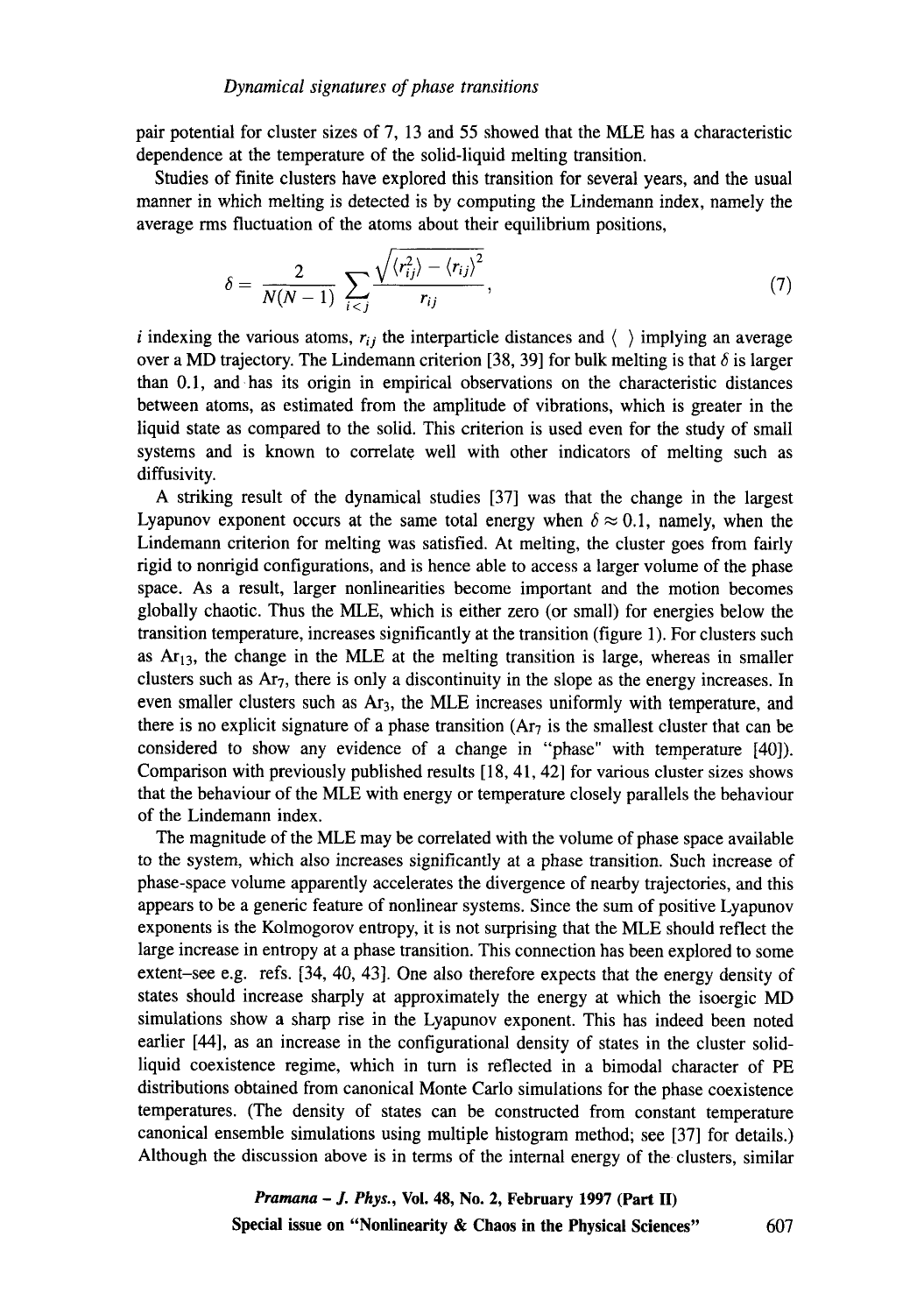

Figure 1. Variation of the largest Lyapunov exponent,  $\lambda_1$ , with internal energy (units are  $\epsilon$  per atom) for Lennard-Jones clusters of various sizes. The dependence of MLE on the temperature also shows similar behavior.



Figure 2. (a) Variation of Lindemann index with energy per particle (in reduced units) for Gupta<sub>N</sub> clusters for  $N = 6, 7, 13$ . (b) Variation of maximal Lyapunov exponent with energy per particle (in reduced units) for  $Gupta_N$  clusters for  $N = 6, 7, 13.$ 

observations and conclusions hold if one considers the behaviour of the MLE as a function of the average kinetic energy or temperature.

At the melting transition, both the Lindemann index and the Lyapunov exponent give identical information about the change in phase of the cluster. At other transitions, when a

> *Pramana - J. Phys.,* **Vol. 48, No. 2, February 1997 (Part H) Special issue on "Nonlinearity & Chaos in the Physical Sciences"**

608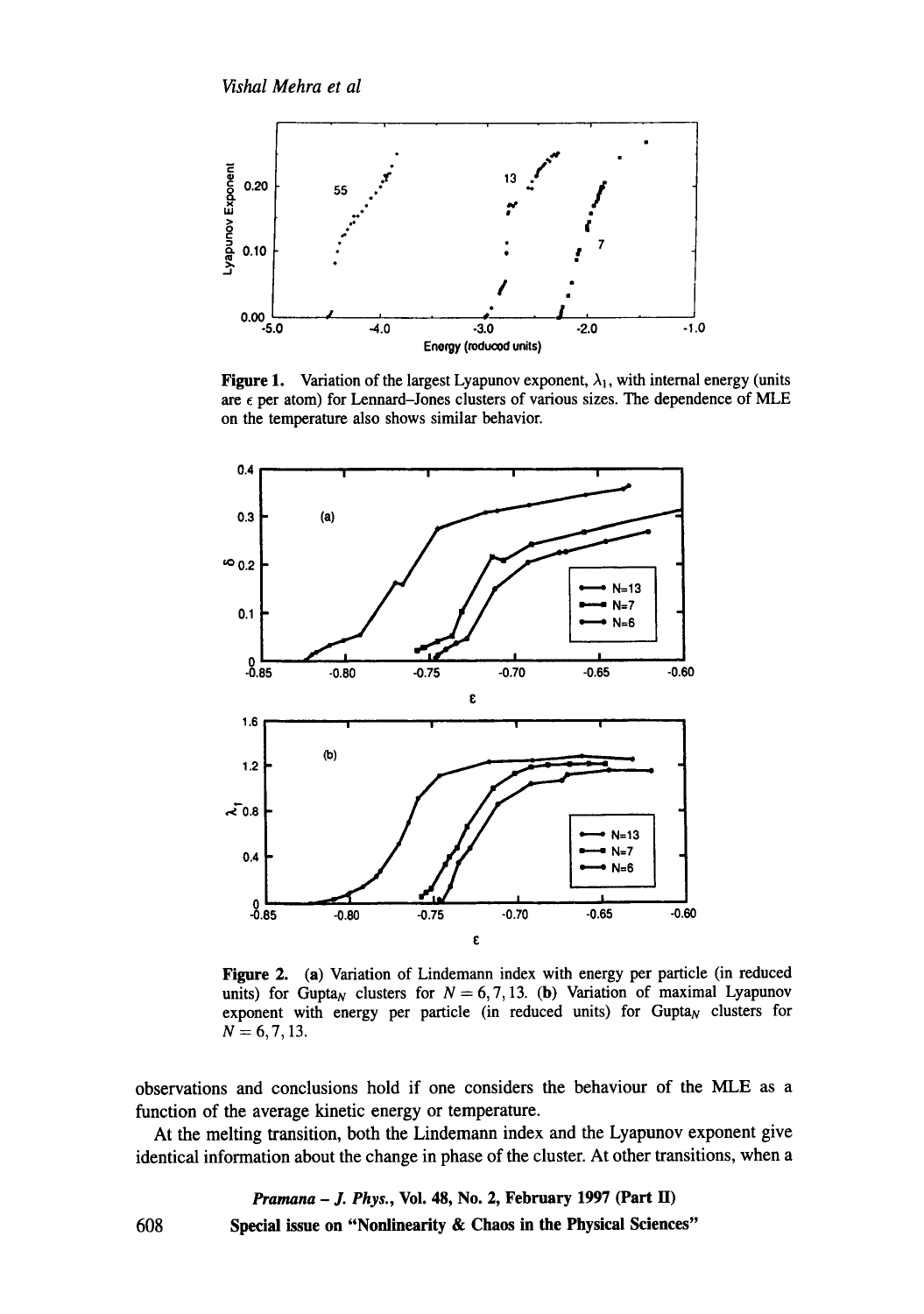# *Dynamical signatures of phase transitions*

'phase transition' is not as well defined, it is often difficult to find a reliable indicator of phase change. Take, for example, the putative glass-like transition that has been seen in small clusters, an example of which is provided by  $Ar_{19}$  [22]. The global behavior of the MLE has been examined [45] as a function of average kinetic energy or temperature for Ar19, starting from different configurations corresponding to the global minimum, local minima and saddles in the potential energy hypersurface. The radial function which is commonly used in bulk studies proves unreliable in detecting phase change, while the MLE can be shown to characterise the instability in a precise manner, both in bulk materials as well as in finite clusters [45].

The generality (and perhaps universality) of these observations needs to be investigated in detail. Mehra and Ramaswamy [46] have studied melting in transition-metal clusters using the Gupta potential. In these systems there is no regime of solid-liquid coexistence, but there can be a fluctuating state where the cluster continuously moves between two structures with zero diffusion coefficient. Simulations of 6, 7, and 13 atom clusters have shown parallel behavior: no discontinuities were observed in the NILE, but a marked discontinuity in the slope near  $T_m$  was noted (figure 2).

In other recent work on the dynamics at phase transitions, Bonasera *et al* [47] have reported CMD simulations near the critical point for the liquid-gas transition. They study a system of 100 nucleons interacting through a pairwise Yukawa potential, as well as a liquid helium droplet containing about 800  $He<sup>4</sup>$  atoms interacting via the Slater-Kirkwood potential and claim that the MLE has a peak at  $T_c$  and can be fitted near the



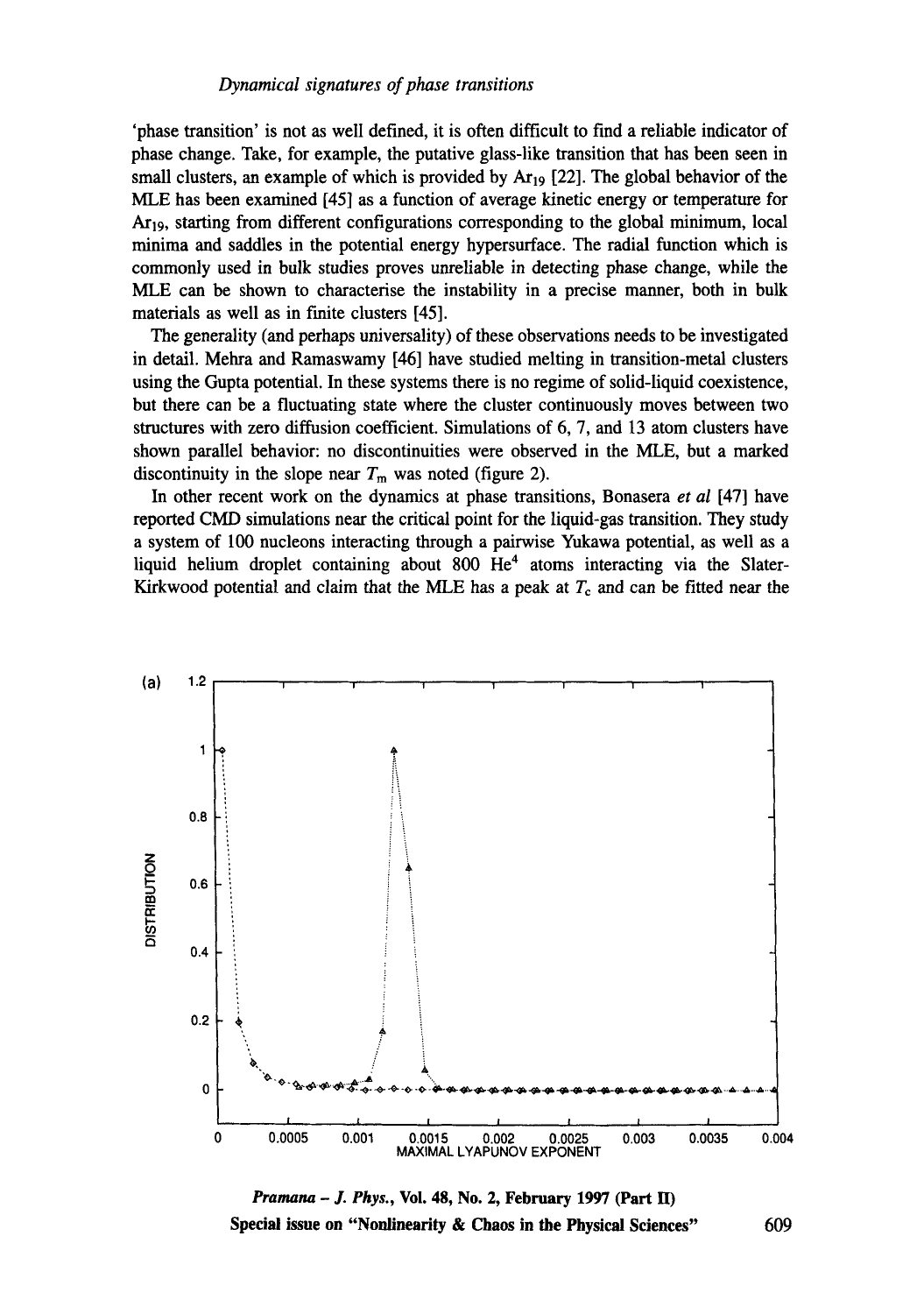

Figure 3. (a) Probability distribution of the maximal Lyapunov exponent for Ar<sub>3</sub>. The two different symbols correspond to two different initial conditions. The distributions differ markedly and is a signature of non-ergodicity at low temperatures. See the text for details. (b) Probability distribution of MLE for  $Ar<sub>3</sub>$  for two different initial conditions at  $E = -0.156 \times 10^{-13} \text{ erg/atom}$ ,  $T = 32.3 \text{ K}$ . The distributions collapse on each other indicating that the system has attained ergodicity.

critical temperature with a power law

 $\lambda \sim |T-T_c|^\omega$ 

610

with exponent  $\omega = 0.15$  (in both the systems). It is not clear if this observation is on solid ground since, as has been pointed out by Nayak *et al* [47], the numerical fit to data is rather poor and the error bars in the data itself is unacceptably large. At continuous phase transitions though, the MLE shows characteristic and distinctive behaviour. Apart from the study of Butera and Caravati, there is recent work by Yamaguchi [10] who has studied a globally coupled Hamiltonian lattice which undergoes a continuous phase transition as energy per particle is increased. There is apparently a peak in the MLE at  $T_c$  although the model is integrable both in zero-energy and high-energy limits. It appears that at continuous phase transitions the Lyapunov exponent has a maximum value, while for first-order transitions MLE typically displays a sigmoidal curve. Welding these disparate observations into a coherent whole and giving a satisfactory explanation of the phenomena is currently a major theoretical challenge.

The general features of the behaviour of the MLE at phase transitions can be verified by studying simpler systems where the same behaviour occurs. Simple dissipative dynamical systems show so-called 'crises' [48], where the phase space volume changes

*Pramana - J. Phys.,* Vol. 48, No. 2, February 1997 (Part H) **Special issue on "Nonlinearity & Chaos in the Physical Sciences"**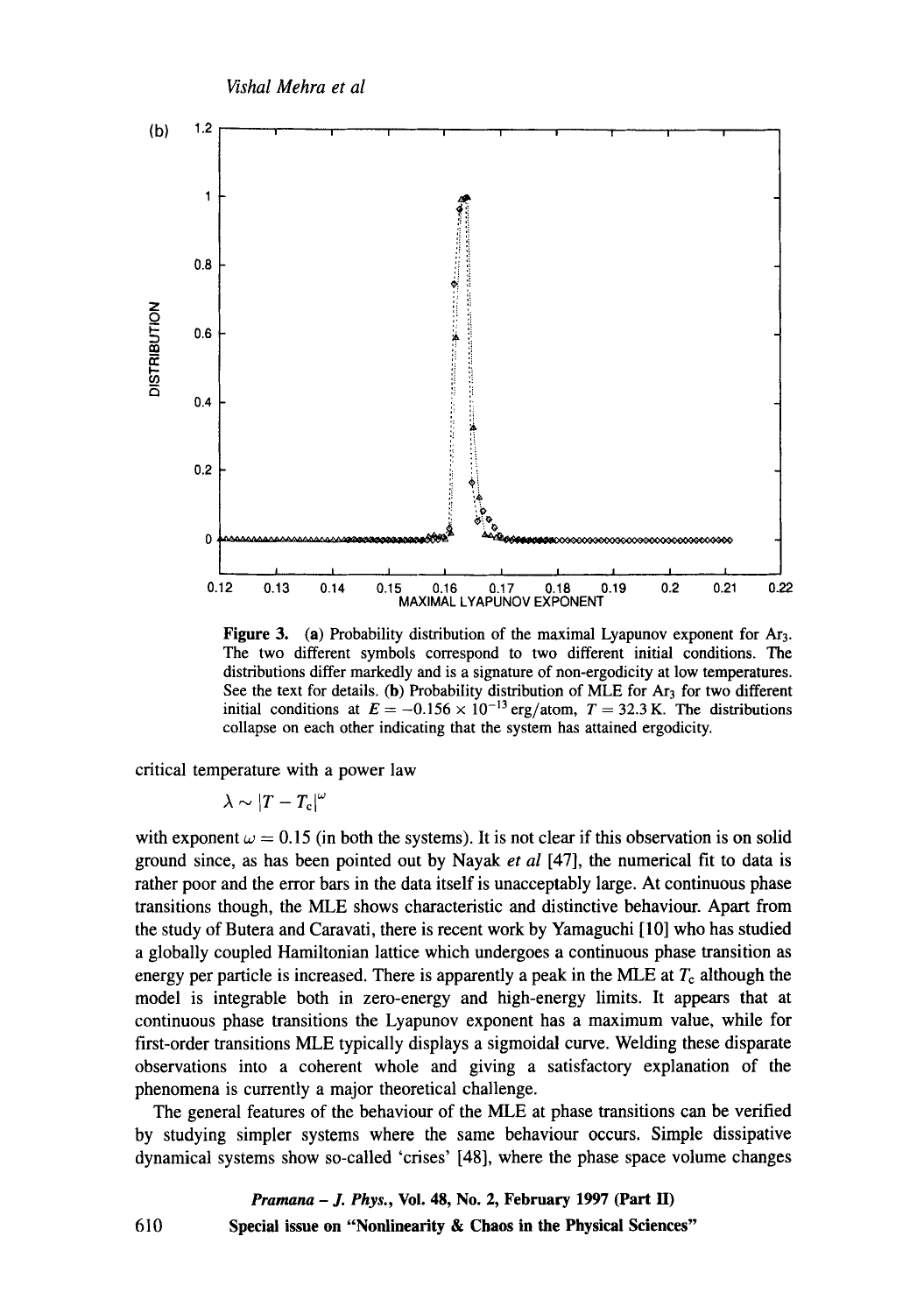discontinuously with the change in a system parameter. Crises (which also occur in conservative systems [49]) can be of several types. For attractor widening crises [50] where the volume increases by an order of magnitude or more, the MLE changes abruptly at the crisis point, increasing as a power law. For attractor merging crises when the phase space volume doubles, the variation of the MLE with parameter is "knee"-like, i.e. there is a change in the slope of the MLE. Interestingly, both these behaviours have been seen in the case of phase change in finite system (c.f. the cases of  $Ar_{13}$  and  $Ar_{7}$ ), as well as in phase transitions in other systems.

Calculations of entire spectrum of Lyapunov exponents have also been made [36, 46, 51]. For the study of complex systems this is indeed important, but calculating them through the standard methods such as the tangent space technique can be computationally intensive. New methods proposed [52, 53] can circumvent this bottleneck. Lyapunov spectra characterize the short-time behaviour of correlation functions, and are related to the entire set of relaxation times in the system [54] although this has been established only for simple low-dimensional systems. For high-dimensional systems, in the limit  $N \to \infty$ , the existence of a smooth distribution  $\lambda_n$ ,  $n = i, \ldots, N$  has been numerically verified [55]. In the highly chaotic regime the function  $\lambda_n$  is linear [56], and this has been verified for Ar clusters (see figure  $3(a)$ ). In other systems, such as metallic clusters (using the Gupta potential) the results differ: the Lyapunov spectra for 6, 7 and 13 particle metal clusters have been calculated, and  $\lambda_n$  is found to be a nonlinear function of n [50] (figure 3(b)). The behaviour of Lyapunov spectra at phase transitions needs to be investigated.

## **4. Local K-entropy and local Lyapunov exponents**

Global dynamical indicators are useful, but they are also somewhat limited in that they do not provide details about local dynamics—whether motion within a particular region is more or less chaotic. They also do not give any indication of the time-dependence of phenomena such as the spread of ergodicity. This information is provided by local indicators of the dynamics, namely the short time distributions of the K-entropy and the Lyapunov exponent. Berry and coworkers, in a series of papers [11, 36, 57], related the local K-entropy information to the topology of the cluster potential energy surface (PES). The local K-entropy is finite-time analogue of the global entropy, and is obtained by dividing a long trajectory into several parts of duration  $N\Delta t$  and calculating the entropy for each time segment separately. From this the probability distribution of entropies is obtained, which can then be compared with the distribution of potential energy averaged over same duration  $N\Delta t$ .

A direct way to characterize the structure of a PES is to catalogue its various minima and saddles through steepest gradient and quenching techniques. This can be done for small clusters but as the number of minima and saddles increases exponentially with size, it is a formidable task to list all of these. The geometric features of a saddle can be determined by calculating the average curvature from the eigenvalues of the instantaneous Hessian matrix, namely the instantaneous normal mode spectra [24]. The analysis of clusters in saddle regions is important in understanding phenomena such as isomerization and solid-liquid transition.

> *Pramana - J. Phys.,* **Vol. 48, No. 2, February 1997 (Part H) Special issue on "Nonlinearity & Chaos in the Physical Sciences"** 611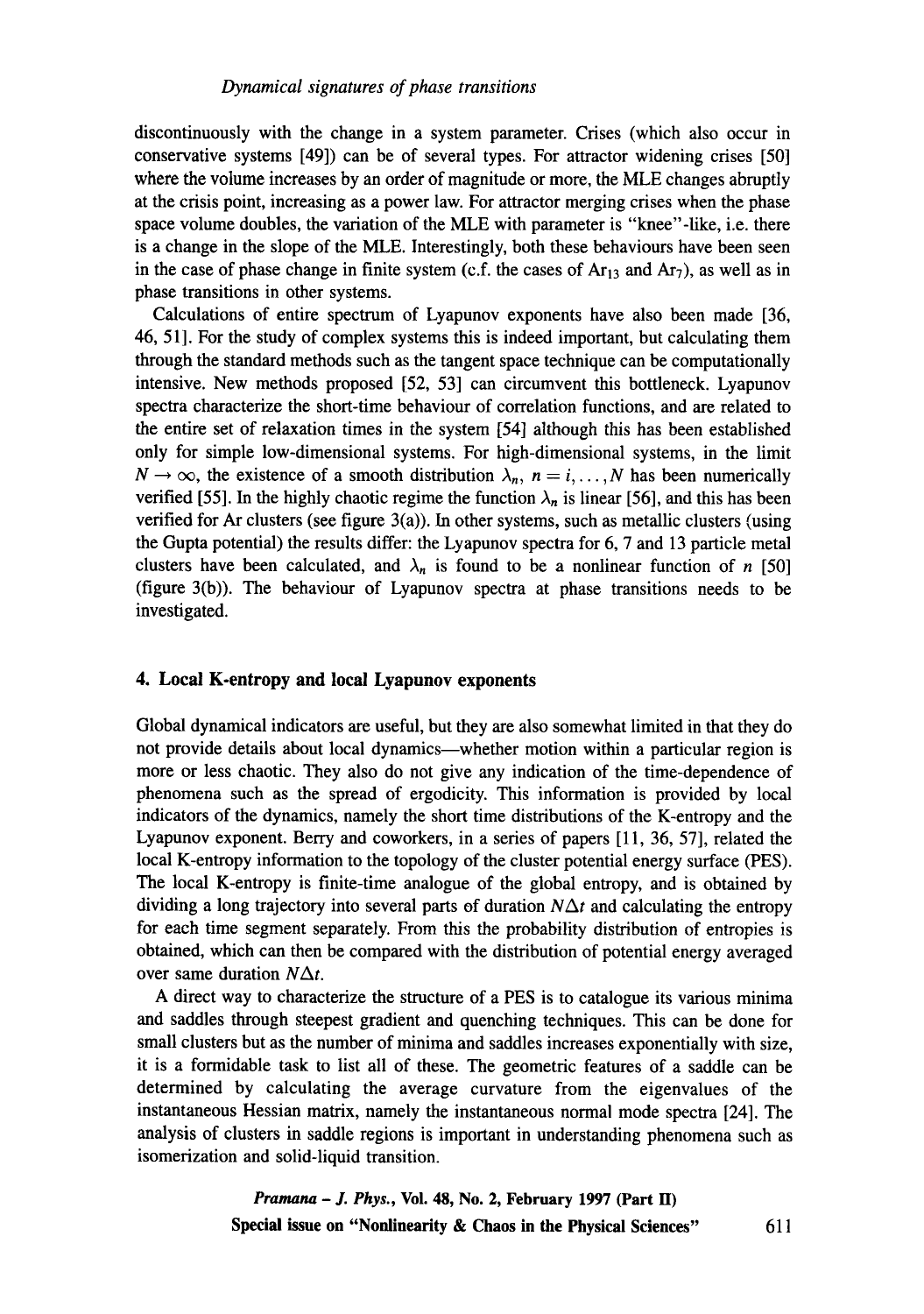*Vishal Mehra et al* 



**Figure 4.** (a) Lyapunov spectra for Ar<sub>13</sub> at three temperatures (1) 24 K (solid phase), **(2) 34 K (coexistance phase) and (3) 40 K (liquid phase). (b) Lyapunov spectra for**  Gupta<sub>13</sub> at reduced temperatures (1)  $T^* = 0.009$  (solid) and (2)  $T^* = 0.032$  (liquid). **Only the 32 positive exponents are shown.** 

In  $Ar_3$  and  $Ar_4$  clusters, which have rather flat saddles, the local K-entropy was found [11, 36, 57] to be significantly smaller in the saddle region as compared to other regions of the PES. This was attributed to an increase in the degree of quasiperiodicity near the saddle arising from a partial decoupling of the cluster's vibrational modes (as measured by the total vibrational coupling). In  $Ar<sub>5</sub>$  on the other hand, the local K-entropy in saddle regions was comparable to that in the well while for  $Ar_6$  and  $Ar_7$  saddle entropy was intermediate between entropies of the two wells which are connected by that saddle. All these clusters have relatively steep saddles, which suggests that the 'regularizing' effect of a saddle depends on the shape of PES near the saddle, especially the flatness of the

**612**  *Pramana - J. Phys.,* **Vol. 48, No. 2, February 1997 (Part H) Special issue on "Nonlinearity & Chaos in the Physical Sciences"**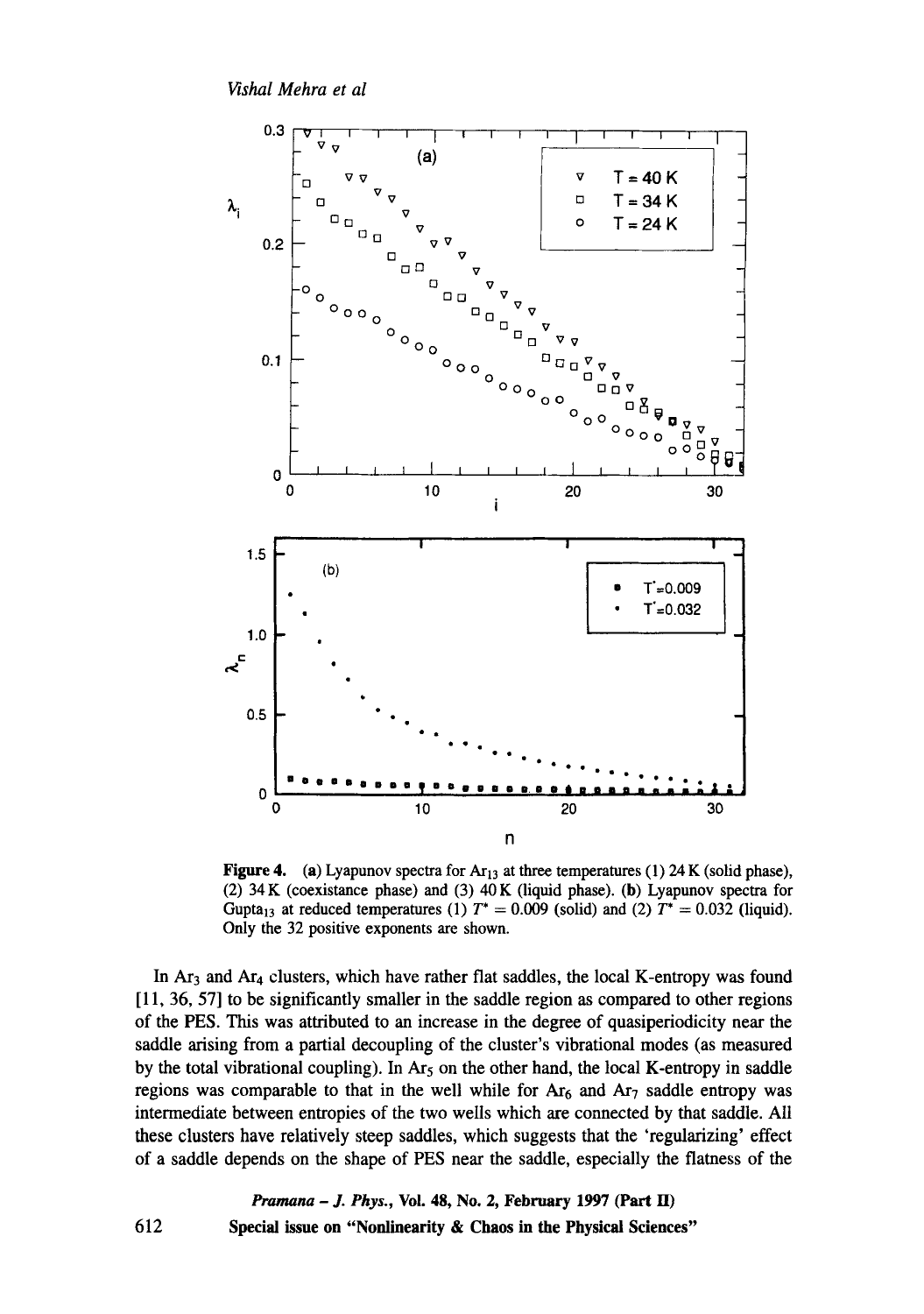saddle along the isomerization or reaction path. This behaviour is size-dependent: in larger clusters the influence of a particular saddle is reduced as the system will not spend much time on a sharp saddle.

In systems where the topography of the potential energy surface is very complicated, ergodicity cannot be guaranteed at all energies or temperatures. This can be seen by examining the distribution of finite-time or local Lyapunov exponents which are defined in the same manner as the local K-entropy, by dividing a long trajectory into segments of length *N6t.* Amitrano and Berry [57, 58] calculated the probability distribution of the largest local Lyapunov exponent for  $Ar<sub>3</sub>$  at different values of energy for various time intervals, and related these distributions to the evolution of ergodicity. At low energies  $(T = 18$ K) in the argon trimer, the shape of the distribution depends on the initial conditions for any time interval: the system does not exhibit ergodicity even on long time scales. At intermediate energies ( $T = 28$  K) the system is found to be ergodic: different initial conditions gave similar unimodal distributions but with different second moments. At energies high enough to allow saddle crossing  $(T = 31 \text{ K})$  the distributions are bimodal up to a particular time interval, and unimodal for longer times, showing a time scale separation between the intra-well and inter-well motions. At still higher energy  $(T = 37 K)$  one has true ergodic behavior with unimodal distributions even for shortest trajectory segments. Figure  $3(a)$  is the probability distribution of MLE for Ar<sub>3</sub> at  $E = -0.156 \times 10^{-13}$  erg/atom,  $T = 7.4$  ÅK for two different initial conditions, the trajectories being of  $10<sup>8</sup>$  MD time steps. The distributions shows no sign of convergence, indicating the non-ergodic nature of the system at that temperature. In contrast, the probability distributions of MLE at a higher energy  $E = -0.089 \times 10^{-13}$  erg/atom,  $T = 32.3$  K (see figure 3(b)) for two different initial conditions collapse on each other indicatiag the system has attained ergodic behavior. These observations at the microscopic level are significant particularly in the context of transition from nonergodic to ergodic behavior in small finite systems. Similarly, at  $T = 14$ K the autocorrelation function of the local Lyapunov function is oscillatory, while it rapidly decays to zero for  $T \ge 18$  K. Qualitatively similar results hold for Ar<sub>7</sub>. A general theory of these phenomena has not yet been given, and it is not a simple matter to extend these calculations to larger cluster sizes.

# **5. Discussion and summary**

Finite cluster systems may provide one regime where the methods of dynamical systems and statistical mechanics can simultaneously be applied. Given the highly nonlinear character of the typical cluster dynamical system, it is not surprising that chaotic motion is both so widespread and that it plays such an important role. For small clusters, although the number of freedoms is not too large, it is possible to focus on particular features of interest—such as the K-entropy or the Lyapunov exponents—and explore the dynamics of how statistical behaviour such as ergodicity develops in such systems.

There are, however, dynamical regimes of interest when the motion of clusters becomes simple. For example, at very low energies above the global minimum, the cluster, like many hamiltonian systems, can be expected to be nearly integrable. In a recent study of Ar<sub>13</sub> clusters, Salian *et al* [59] examined the dynamics of collective

> *Pramana - J. Phys.,* **Vol. 48, No. 2, February 1997 (Part lI) Special issue on "Nonlinearity & Chaos in the Physical Sciences"** 613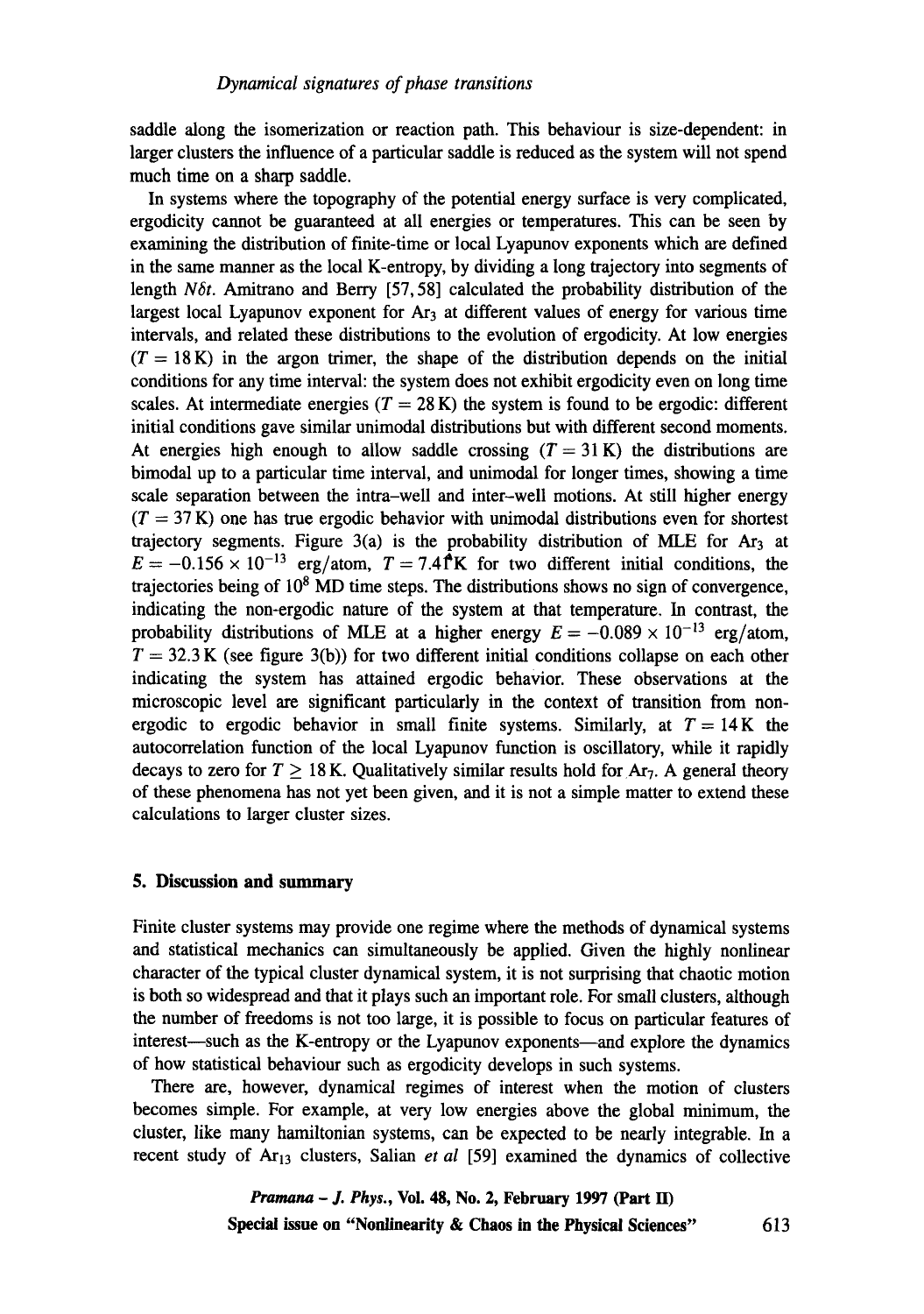*Vishal Mehra et al* 

excitations by exciting the monopole mode, namely that mode of oscillation where the particles execute radial motion only, as a function of temperature. Below a threshold, which they determined to be  $T_s = 7.2$  K, this mode does not decay for long times. Above  $T_s$ , the time dependence of the amplitude variation could be accurately modeled by a damped harmonic oscillator, while below  $T_s$ , the monopole mode is periodic or quasiperiodic. This suggests [59] that as long as the cluster is confined to the global minimum in the PES, the monopole mode does not decay. When the temperature is high enough for the system to come out of this well, the nearby local minima, which correspond to rearrangement of one or a few particles act as decay channels, akin to single-particle excitations in nuclei [60]. The MLE in this temperature range has also been studied  $[61]$ : below  $T_s$ , the MLE is essentially zero, and although in the so-called 'solid' state, the MLE becomes positive only above  $T_s$ . Thus the survival of the symmetric monopole mode is intimately connected to the onset of globally chaotic motions in the dynamics.

A major focus of this article has been on the appropriateness of using the Lyapunov exponents as indicators of phase change since this focuses on a property of the phase space behaviour of the system. The dynamics of the solid-liquid melting transition, the liquid-gas transition, and the glass transition in finite systems have been studied using this quantity. For phase transitions where order parameters based on other criteria can be ambiguous (as for example the glass transition), the MLE may be able to provide the clearest signature of the transition.

## **References**

- [|] J Lebowitz and O Penrose, *Phys. Today,* February 1973, p. 23
- [2] See, *e.g. The physics and chemistry of small clusters,* edited by P Jena, B K Rao and S N Khanna, (New York, Plenum, 1987) *Physics and Chemistry. of finite systems: From clusters to crystals,* edited by P Jena, S N Khanna and B K Rao, (Kluwer Dordrecht, 1992) *Clusters of atoms and molecules,* edited by H. Haberland (Springer-Verlag, 1994)
- [3] R S Berry, in *Clusters of atoms and molecules,* edited by H Haberland (Springer-Verlag, 1994)
- [4] S G Kim and D Tom~inek, *Phys. Rev. Lett.* 72, 2418 (1994)
- [5] See *e.g.* R F Service, *Science* 271, 920 (1996)
- [6] D J Wales, *Science* 271, 925 (1996)
- [7] H Haberland, in *Clusters of atoms and molecules,* edited by H Haberland (Springer-Verlag, 1994)
- [8] S Sugano, *Microcluster Physics,* (Springer, Berlin, 1991)
- [9] M Pettini, *Phys. Rev.* E 47, 828 (1991)
- [10] Y Y Yamaguchi, *Slow relaxation at critical point of second order phase transition in a highly chaotic hamiltonian system,* LANL archives chao-dyn 9602002
- [11] R J Hinde and R S Berry, J. *Chem. Phys.* 99, 2942 (1993)
- [12] J K Lee, J A Barker and F F Abraham, J. *Chem. Phys.* 58, 3166 (1973)
- [13] C L Briant and J J Burton, *Nature Physical Science* 243, 100 (1973); J. *Chem. Phys.* 63, 2045 (1975)
- [14] *Elemental and molecular clusters,* edited by G Benedek, T P Martin and G Pacchioni, (Springer, Berlin, 1988)
- [15] A Heidenreich, I Oref and J Jortner, J. *Chem. Phys.* 96, 7517 (1992)
- [16] R S Berry, T L Beck, H L Davis and J Jellinek, *Adv. Chem. Phys.* 70, 75 (1988)
- [17] R S Berry, *Sci. Am.* 61, 56 (1990)
- [18] D Wales, *Mol. Phys.* 78, 151 (1993)

## *Pramana - J. Phys.,* **Vol. 48, No. 2, February 1997 (Part II)**

614

**Special issue on "Nonlinearity & Chaos in the Physical Sciences"**